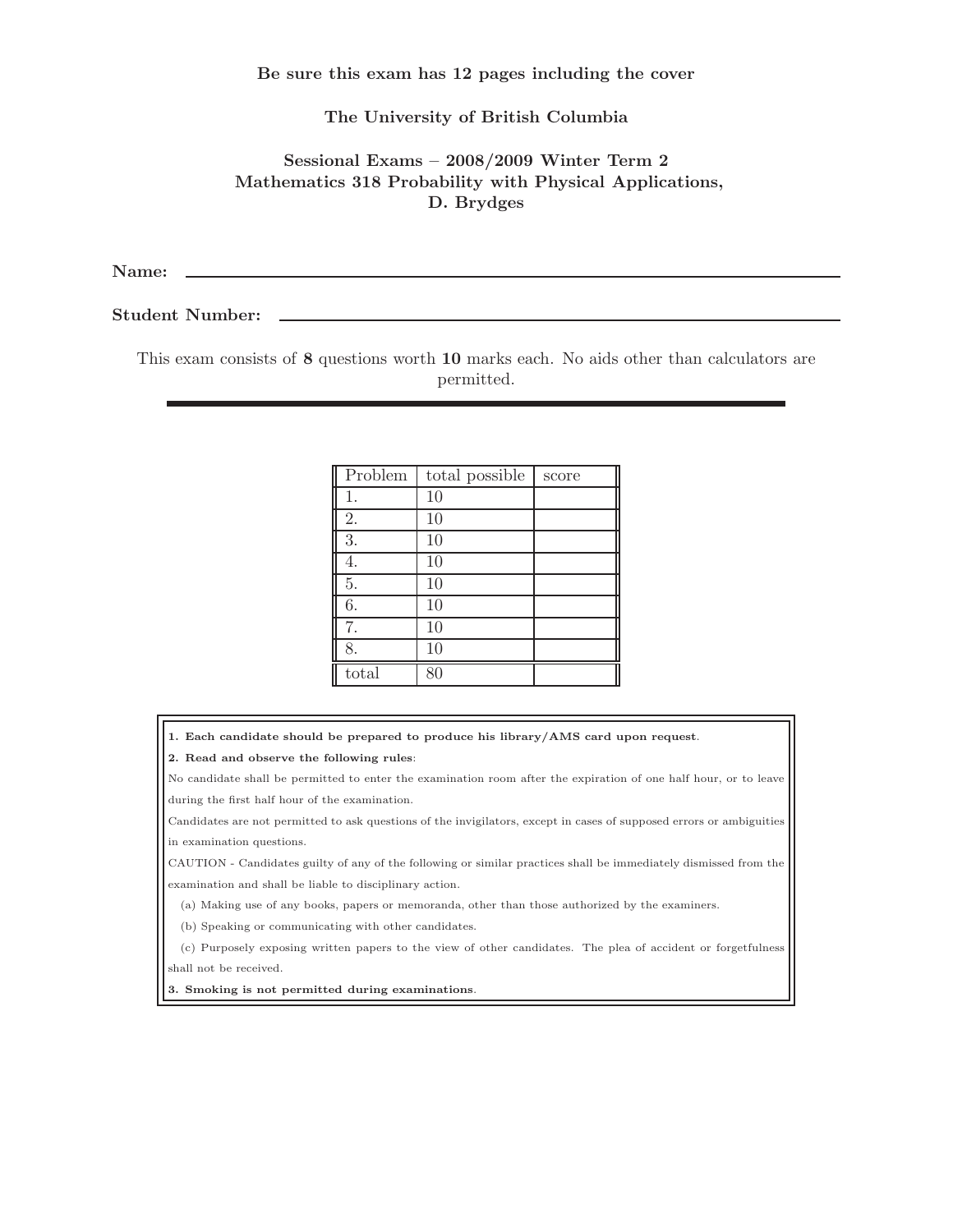Tables on last page.

 $(2 \text{ points})$  1. (a) Define the term "event".

(3 points) (b) What is the definition of independence for two events  $A, B$ ?

(2 points) (c) Are there events A such that A is independent of A? Don't guess, reason from definition in part (b).

(3 points) (d) Let  $A, B, C$  be independent events. Prove that A and  $B \cup C$  are independent.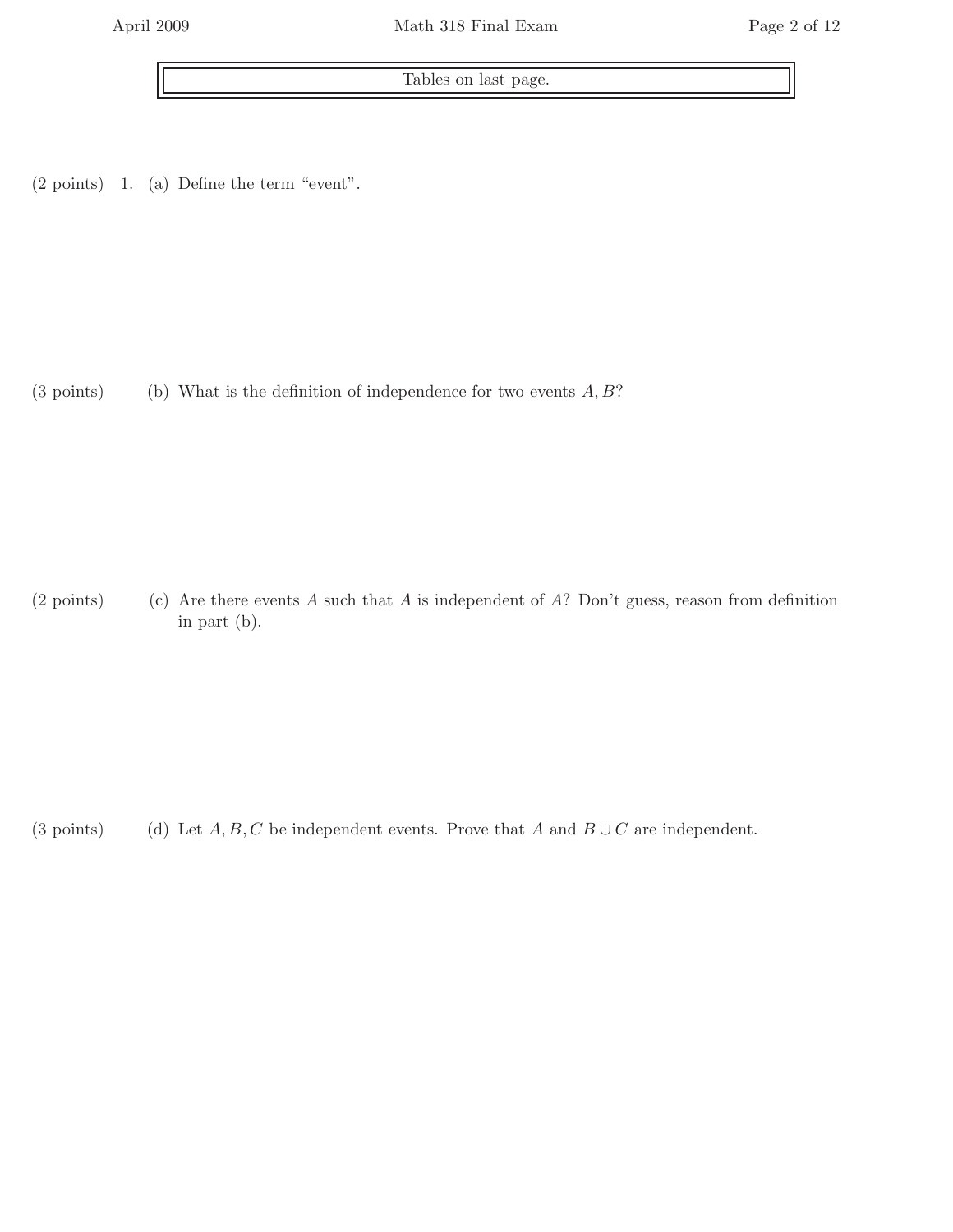(4 points) 2. (a) A coin with  $\mathbb{P}\{\text{head}\} = p$  is tossed repeatedly. Let N be the first toss on which a head occurs. What is  $\mathbb{P}\{N = n\}$  and what is  $\mathbb{P}\{N > n\}$ ?

(4 points) (b) Compute  $\mathbb{P}\{N > n + m | N > n\}$  and interpret your answer.

(2 points) (c) A protein makes  $10^{15}$  attempts to fold into a more stable configuration every second. Each attempt is successful with probability  $3 \times 10^{-15}$ . Let T be the time to first success in seconds. Find, approximately, as a function of t, the probability that  $T \leq t$ .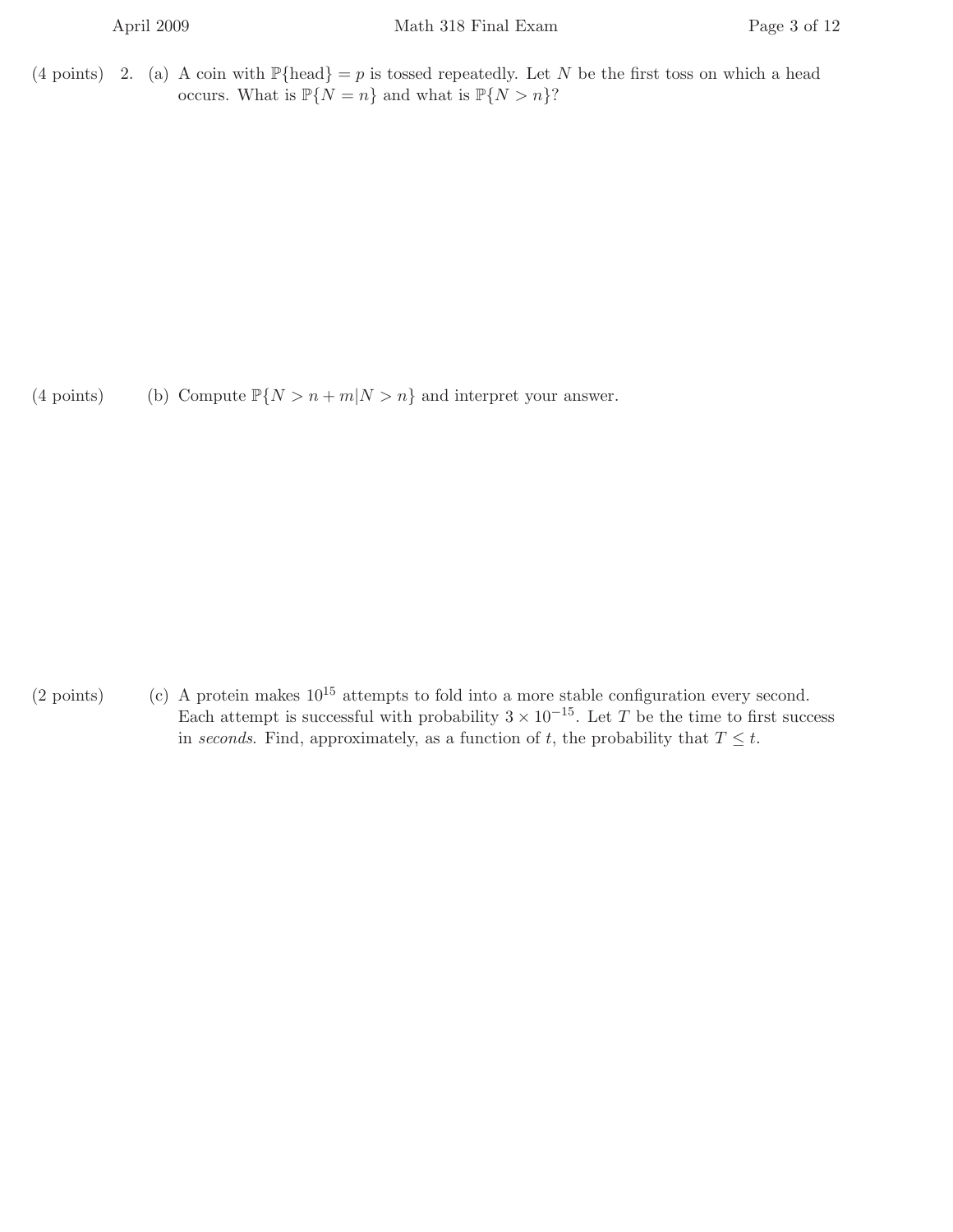$(10 \text{ points})$  3. A manufacturer of car batteries finds that a sample of five batteries have lifetimes 1.9, 2.4, 3.0, 3.5, 4.2 years, and on this basis, decides to claim that his batteries will last, on the average, three years with a standard deviation of six months. Is this reasonable? Assume the battery lifetimes are normally distributed.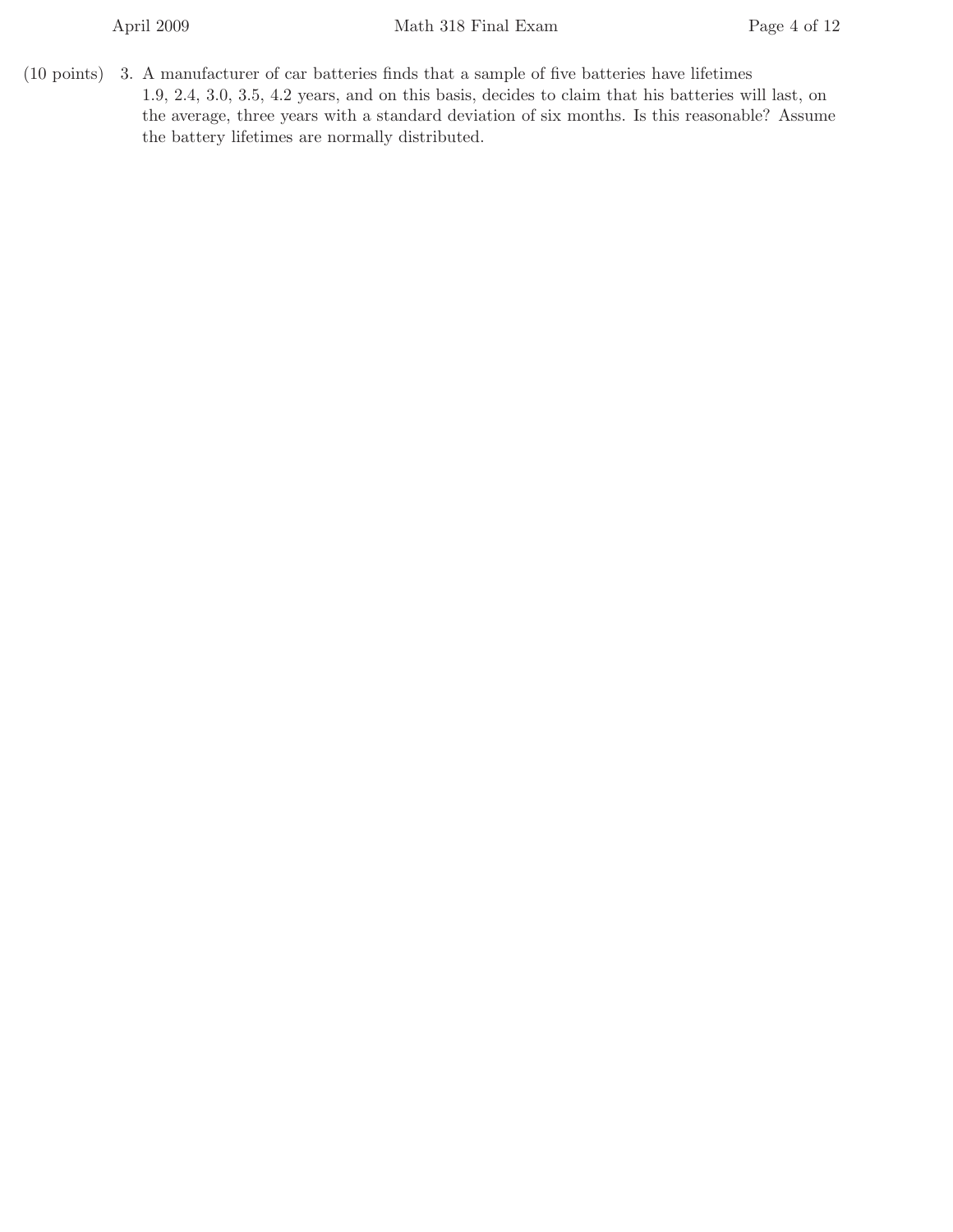- 4. An apartment block has two lights, one on the left and the other on the right of the entrance. Each light has one lightbulb. These lightbulbs are replaced immediately upon failure and each lightbulb has a random lifetime, independent of other lightbulbs, which has exponential distribution with mean lifetime equal to one month.
- $(1 \text{ points})$  (a) What is the probability density for the lifetime (in months) for a bulb?

(2 points) (b) Neither lightbulb has been replaced for a month. What is the probability that the left one will last for at least another month?

 $(3 \text{ points})$  (c) What is the probability at least one will fail in the next month?

(2 points) (d) What is the probability that in the left light exactly four bulbs will have to be replaced in the next two months?

(2 points) (e) What is the probability that exactly  $n$  bulbs have to be replaced in the left light before any bulb is replaced in the right light? Hint: use conditioning.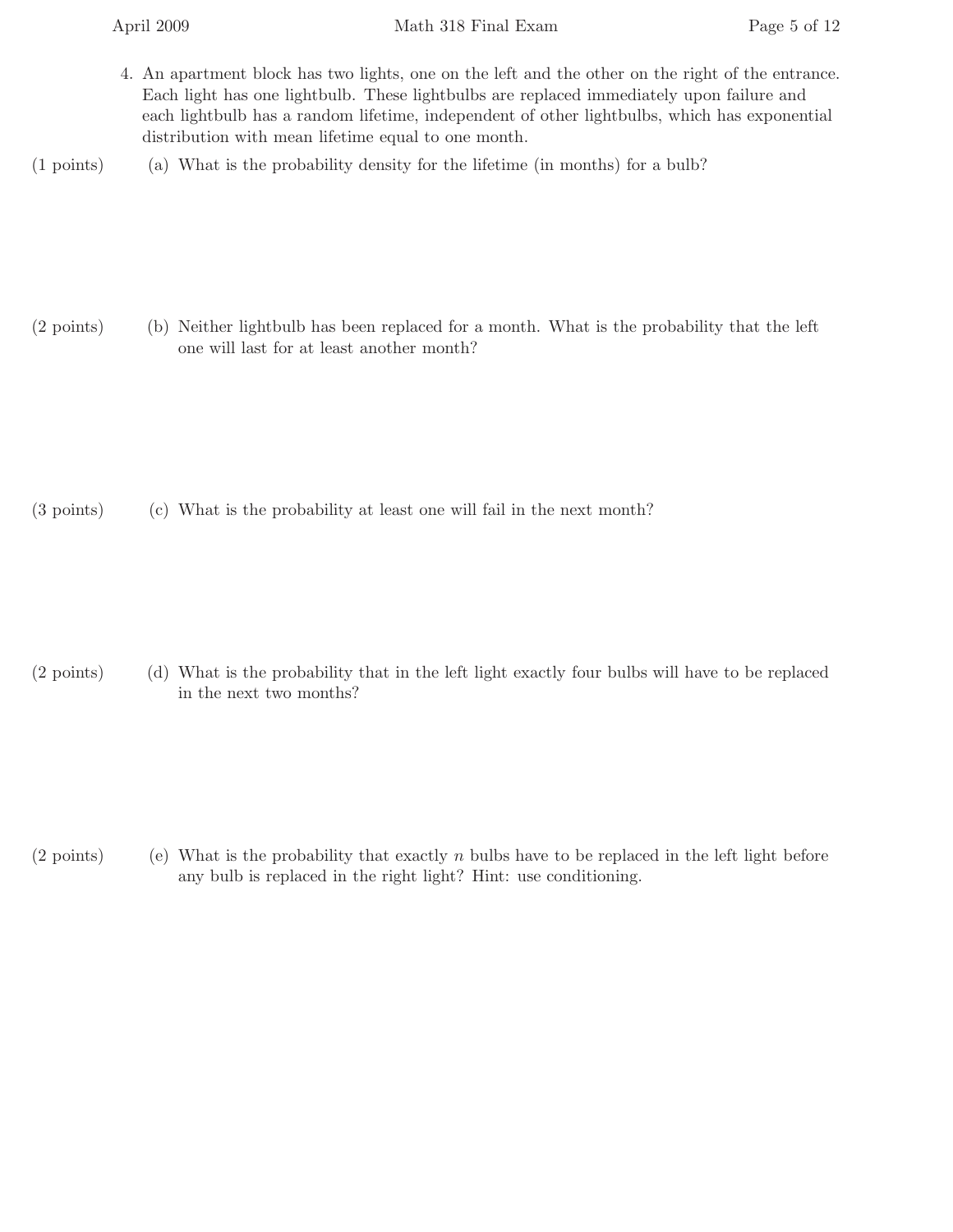(2 points) 5. (a) Define the moment generating function  $M(t)$  for a random variable X

(2 points) (b) Express  $\mathbb{E}X$  in terms of  $M(t)$ 

(4 points) (c) Compute  $M(t)$  for the Poisson random variable with parameter  $\lambda$ .

(2 points) (d) Prove that when X and Y are independent Poisson( $\lambda$ ) then  $X + Y$  is Poisson( $2\lambda$ ). You may assume that the moment generating function determines the law.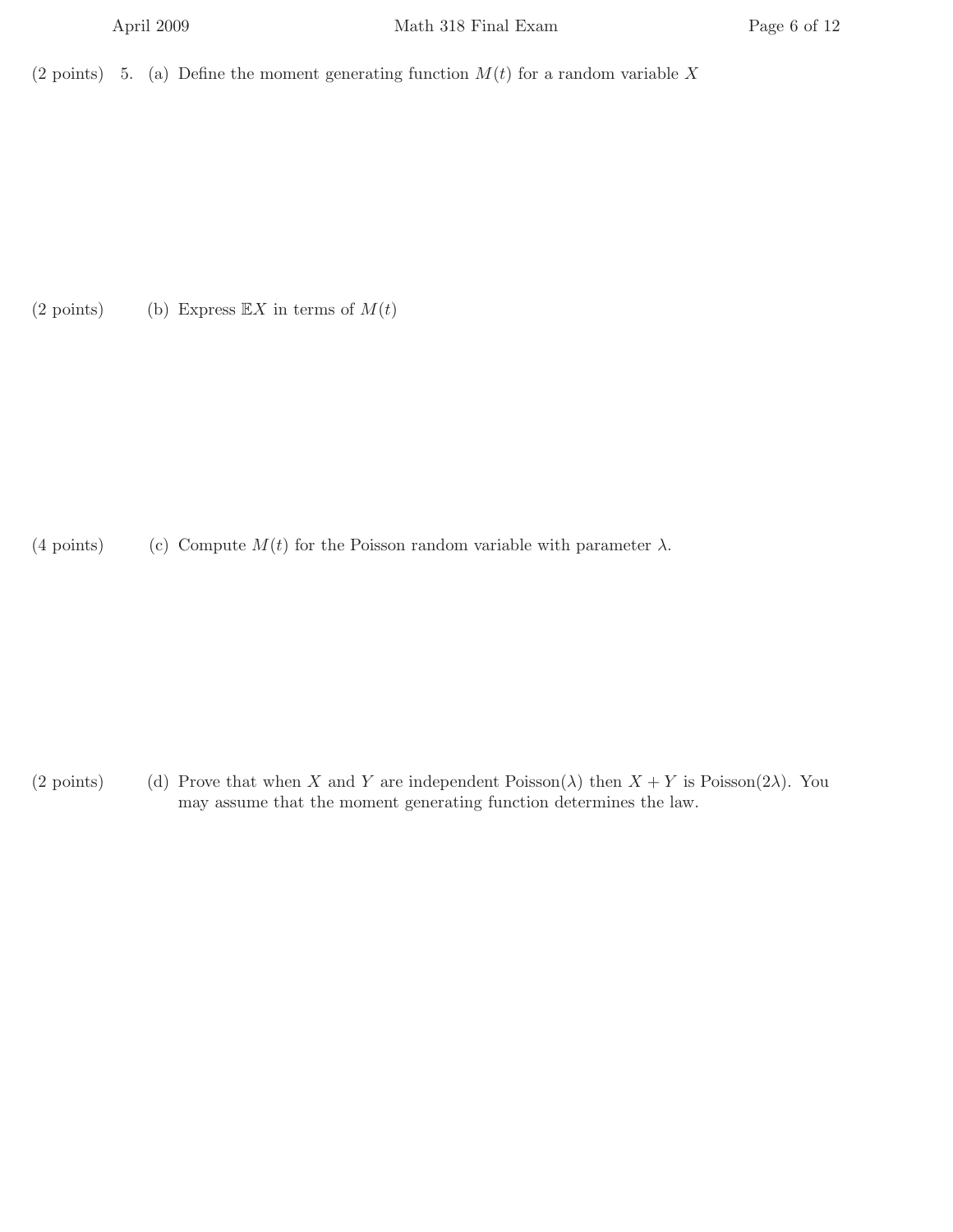- 6. Recall that in gamblers ruin Smith repeatedly plays a game and in each game with probability  $p$  he wins one dollar from the bank and with probability  $q$  he loses one dollar to the bank. He plays until he is broke or until he wins all the bank's money. Smith starts with  $$i$  and the bank has  $N - i$ . Let  $p_i$  be the probability that Smith goes broke.
- (3 points) (a) Explain why  $p_i$  solves the equations  $pp_{i+1} + qp_{i-1} = \cdots$  for  $i = 1, 2, \ldots N 1$ .

(2 points) (b) Two more equations are needed to solve for the unknowns  $p_i$ ,  $i = 0, \ldots, N$ . What are they?

(3 points) (c) Find  $p_i$ . Hint:  $1, \lambda^i$ .

(2 points) (d) Suppose, before each game, Smith dies of a heart attack with probability  $\epsilon$ , independent of everything else. If he dies then the probability that he subsequently wins or goes broke is assumed to be zero. What equations for  $p_i$  replace the ones in part (a)?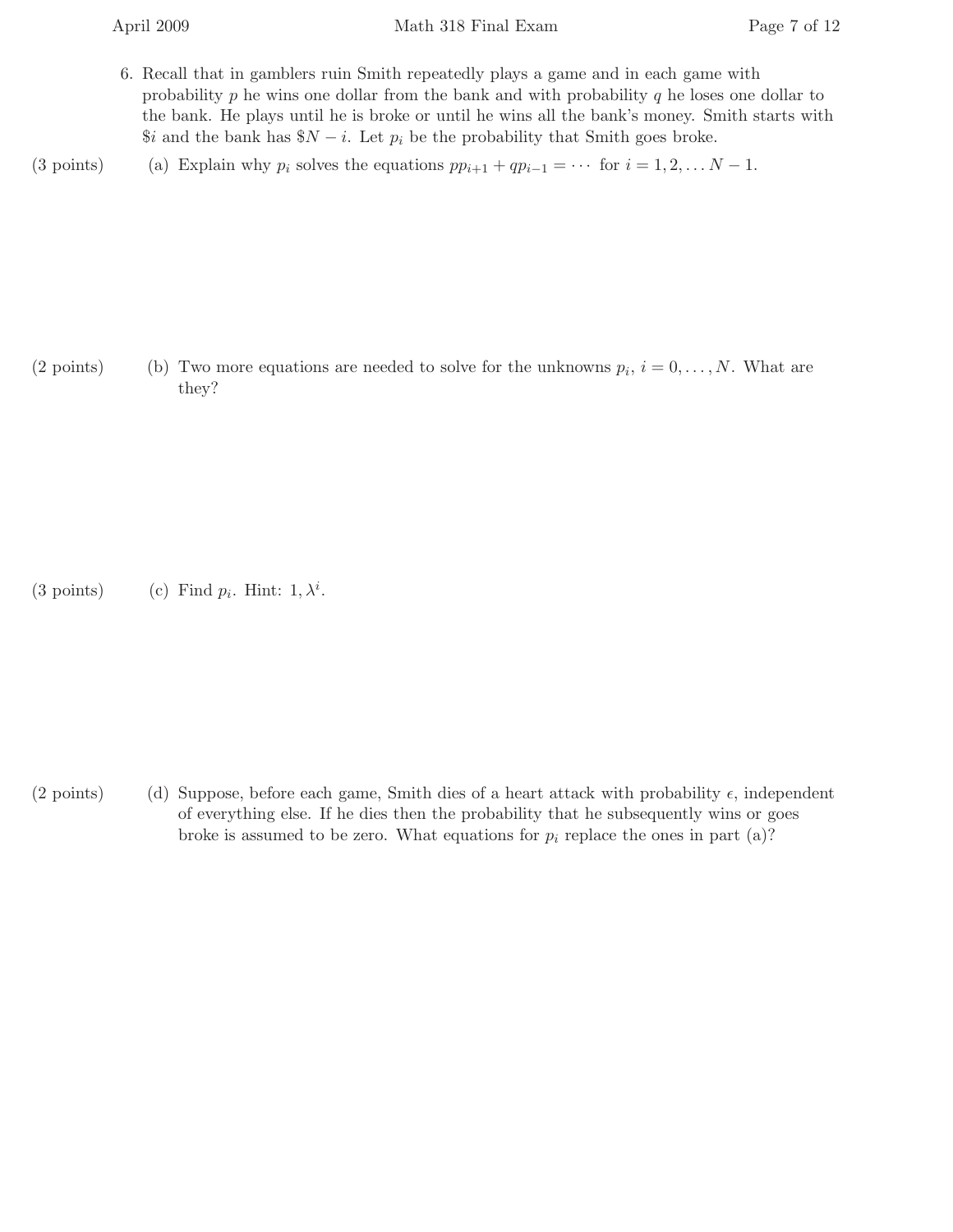7. Let  $(X_n, n = 0, 1, 2, ...)$  be a Markov chain with stationary probability distribution  $\pi$ .

(2 points) (a) What equation expresses the fact that  $\pi$  is a stationary probability distribution for a Markov chain with transition matrix P?

(2 points) (b) If  $\mathbb{P}\{X_n = i\} = \pi_i$ , what is  $\mathbb{P}\{X_{n+1} = i\}$ ? Derive the equation you stated in part (a).

(2 points) (c) If the Markov chain is reversible, what equations does  $\pi$  solve which express this reversibility?

 $(2 \text{ points})$  (d) Show that the equations you stated in the last part imply the equations of part (a).

 $(2 \text{ points})$  (e) Given a deck of cards in some order, put them in a new order by picking a card at random from the deck and placing it at the top. This is a Markov chain whose states are the possible orders of the cards in the deck. Is it a reversible Markov chain? Explain briefly.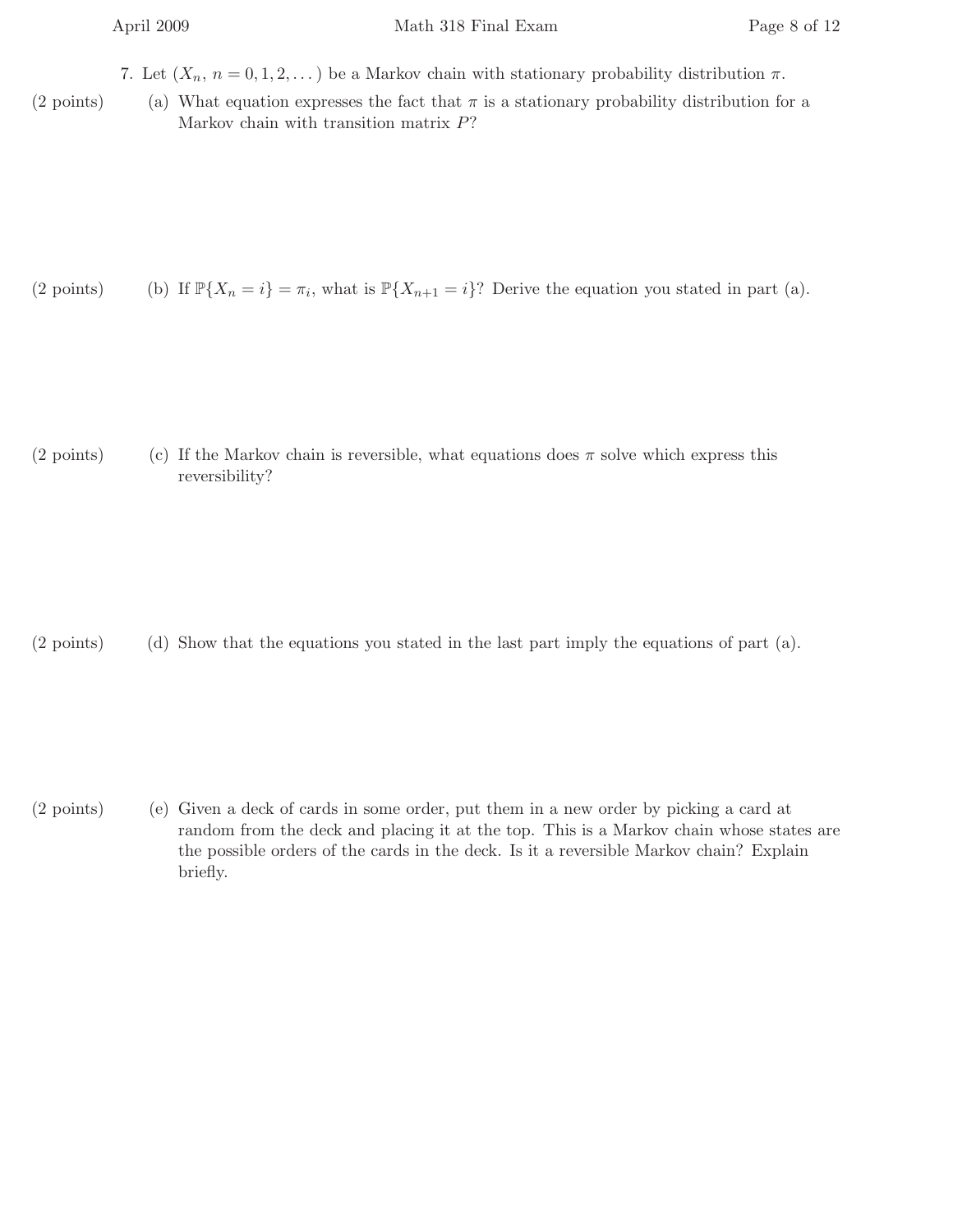- 8. Consider the Markov chain with the transition diagram in the picture. The lines signify the nonzero probability transitions and, given a state, all transitions out of that state have equal probability.
- (4 points) (a) What does it mean to say that a Markov Chain is irreducible, positively recurrent and aperiodic. Which of these properties hold for this Markov chain?



- $(2 \text{ points})$  (b) Mark on the diagram the proportion of time the Markov chain spends in each state
- $(2 \text{ points})$  (c) Starting in state 4 what is the expected time of first return?
- $(2 \text{ points})$  (d) State and verify the equations of detailed balance for states 1, 5.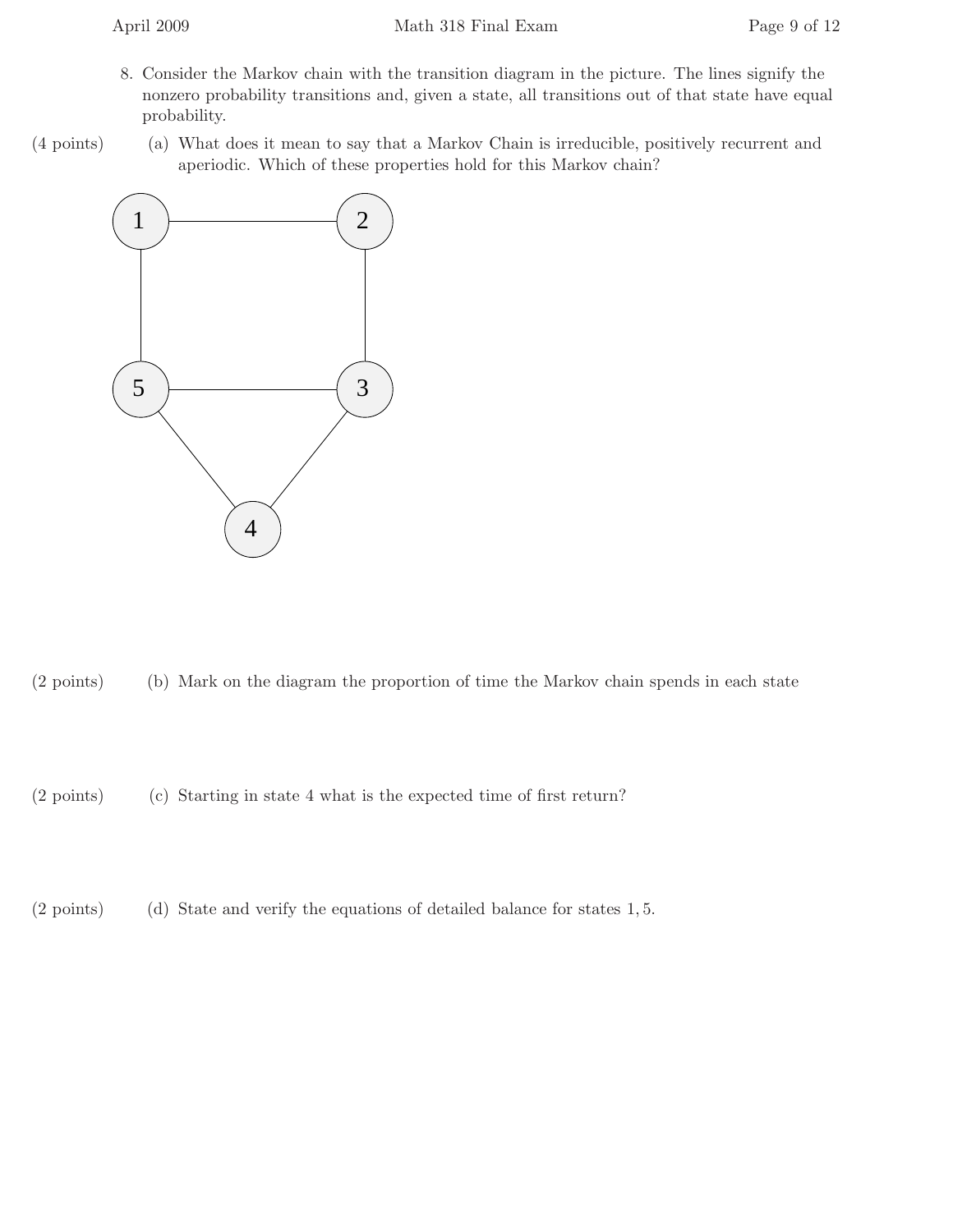Table 1: Mean and Variances

| Distribution                                              | Mean         | Variance                |
|-----------------------------------------------------------|--------------|-------------------------|
| $\operatorname{Bin}(n,p)$<br>Geometric $(p)$              | np           | $np(1-p)$               |
| Poisson $(\lambda)$<br>Uniform $(a, b)$<br>$Exp(\lambda)$ | $a+b$<br>-9. | $b-a$<br>$\overline{2}$ |

Table 2: cdf of normal distribution

|                  | 0.00   | 0.01   | 0.02   | 0.03   | 0.04   | 0.05   | 0.06   | 0.07   | 0.08   | 0.09   |
|------------------|--------|--------|--------|--------|--------|--------|--------|--------|--------|--------|
| 0.0              | 0.5000 | 0.5040 | 0.5080 | 0.5120 | 0.5160 | 0.5199 | 0.5239 | 0.5279 | 0.5319 | 0.5359 |
| 0.1              | 0.5398 | 0.5438 | 0.5478 | 0.5517 | 0.5557 | 0.5596 | 0.5636 | 0.5675 | 0.5714 | 0.5753 |
| 0.2              | 0.5793 | 0.5832 | 0.5871 | 0.5910 | 0.5948 | 0.5987 | 0.6026 | 0.6064 | 0.6103 | 0.6141 |
| 0.3              | 0.6179 | 0.6217 | 0.6255 | 0.6293 | 0.6331 | 0.6368 | 0.6406 | 0.6443 | 0.6480 | 0.6517 |
| 0.4              | 0.6554 | 0.6591 | 0.6628 | 0.6664 | 0.6700 | 0.6736 | 0.6772 | 0.6808 | 0.6844 | 0.6879 |
| 0.5              | 0.6915 | 0.6950 | 0.6985 | 0.7019 | 0.7054 | 0.7088 | 0.7123 | 0.7157 | 0.7190 | 0.7224 |
| 0.6              | 0.7257 | 0.7291 | 0.7324 | 0.7357 | 0.7389 | 0.7422 | 0.7454 | 0.7486 | 0.7517 | 0.7549 |
| 0.7              | 0.7580 | 0.7611 | 0.7642 | 0.7673 | 0.7704 | 0.7734 | 0.7764 | 0.7794 | 0.7823 | 0.7852 |
| 0.8              | 0.7881 | 0.7910 | 0.7939 | 0.7967 | 0.7995 | 0.8023 | 0.8051 | 0.8078 | 0.8106 | 0.8133 |
| 0.9              | 0.8159 | 0.8186 | 0.8212 | 0.8238 | 0.8264 | 0.8289 | 0.8315 | 0.8340 | 0.8365 | 0.8389 |
| 1.0              | 0.8413 | 0.8438 | 0.8461 | 0.8485 | 0.8508 | 0.8531 | 0.8554 | 0.8577 | 0.8599 | 0.8621 |
| 1.1              | 0.8643 | 0.8665 | 0.8686 | 0.8708 | 0.8729 | 0.8749 | 0.8770 | 0.8790 | 0.8810 | 0.8830 |
| 1.2              | 0.8849 | 0.8869 | 0.8888 | 0.8907 | 0.8925 | 0.8944 | 0.8962 | 0.8980 | 0.8997 | 0.9015 |
| 1.3              | 0.9032 | 0.9049 | 0.9066 | 0.9082 | 0.9099 | 0.9115 | 0.9131 | 0.9147 | 0.9162 | 0.9177 |
| 1.4              | 0.9192 | 0.9207 | 0.9222 | 0.9236 | 0.9251 | 0.9265 | 0.9279 | 0.9292 | 0.9306 | 0.9319 |
| 1.5              | 0.9332 | 0.9345 | 0.9357 | 0.9370 | 0.9382 | 0.9394 | 0.9406 | 0.9418 | 0.9429 | 0.9441 |
| 1.6              | 0.9452 | 0.9463 | 0.9474 | 0.9484 | 0.9495 | 0.9505 | 0.9515 | 0.9525 | 0.9535 | 0.9545 |
| 1.7              | 0.9554 | 0.9564 | 0.9573 | 0.9582 | 0.9591 | 0.9599 | 0.9608 | 0.9616 | 0.9625 | 0.9633 |
| 1.8              | 0.9641 | 0.9649 | 0.9656 | 0.9664 | 0.9671 | 0.9678 | 0.9686 | 0.9693 | 0.9699 | 0.9706 |
| 1.9              | 0.9713 | 0.9719 | 0.9726 | 0.9732 | 0.9738 | 0.9744 | 0.9750 | 0.9756 | 0.9761 | 0.9767 |
| 2.0              | 0.9772 | 0.9778 | 0.9783 | 0.9788 | 0.9793 | 0.9798 | 0.9803 | 0.9808 | 0.9812 | 0.9817 |
| 2.1              | 0.9821 | 0.9826 | 0.9830 | 0.9834 | 0.9838 | 0.9842 | 0.9846 | 0.9850 | 0.9854 | 0.9857 |
| 2.2              | 0.9861 | 0.9864 | 0.9868 | 0.9871 | 0.9875 | 0.9878 | 0.9881 | 0.9884 | 0.9887 | 0.9890 |
| 2.3              | 0.9893 | 0.9896 | 0.9898 | 0.9901 | 0.9904 | 0.9906 | 0.9909 | 0.9911 | 0.9913 | 0.9916 |
| 2.4              | 0.9918 | 0.9920 | 0.9922 | 0.9925 | 0.9927 | 0.9929 | 0.9931 | 0.9932 | 0.9934 | 0.9936 |
| 2.5              | 0.9938 | 0.9940 | 0.9941 | 0.9943 | 0.9945 | 0.9946 | 0.9948 | 0.9949 | 0.9951 | 0.9952 |
| 2.6              | 0.9953 | 0.9955 | 0.9956 | 0.9957 | 0.9959 | 0.9960 | 0.9961 | 0.9962 | 0.9963 | 0.9964 |
| 2.7              | 0.9965 | 0.9966 | 0.9967 | 0.9968 | 0.9969 | 0.9970 | 0.9971 | 0.9972 | 0.9973 | 0.9974 |
| 2.8              | 0.9974 | 0.9975 | 0.9976 | 0.9977 | 0.9977 | 0.9978 | 0.9979 | 0.9979 | 0.9980 | 0.9981 |
| 2.9              | 0.9981 | 0.9982 | 0.9982 | 0.9983 | 0.9984 | 0.9984 | 0.9985 | 0.9985 | 0.9986 | 0.9986 |
| $\overline{3.0}$ | 0.9987 | 0.9987 | 0.9987 | 0.9988 | 0.9988 | 0.9989 | 0.9989 | 0.9989 | 0.9990 | 0.9990 |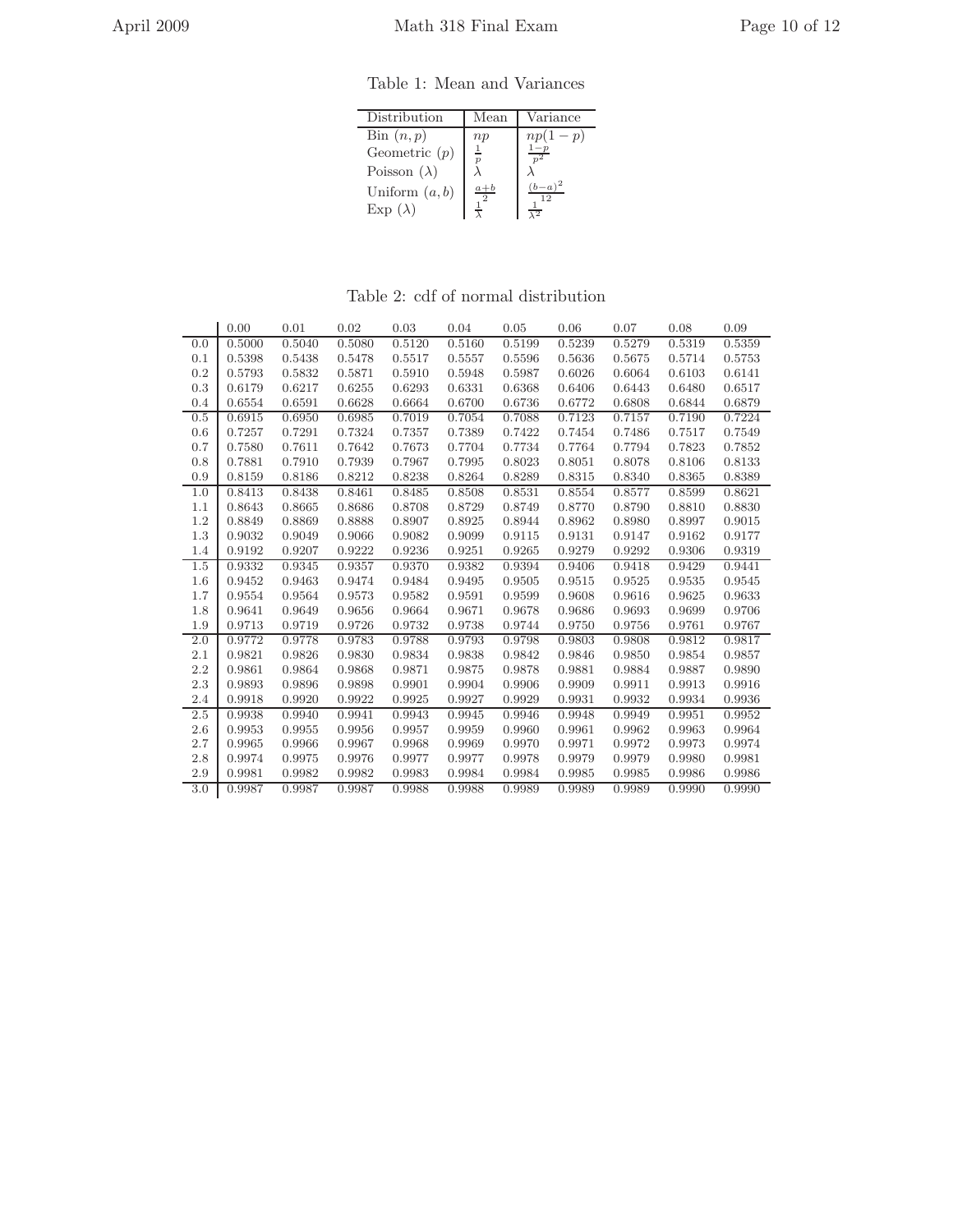$\Xi$ 

 $\hat{\phi}$ 

 $\kappa^{-\frac{1}{25}}$ 

 $\frac{1}{2}$ 

 $\frac{1}{\sqrt{2}}$ 

 $\bar{n}$ 

612

 $\frac{1}{\sqrt{2}}$ 

 $\sim$ 

 $\sim$  100  $\pm$  100  $\pm$ 

Chi Square Distribution

|                                                            |                                                                                                                                                                                                                                                                                                                     |  |                                 |                        |                   |    |                      | ੜ ਕੁਝ                    |                         |  |                                     |                     |        |                                 |               |                |                |                       |  |                       |  |
|------------------------------------------------------------|---------------------------------------------------------------------------------------------------------------------------------------------------------------------------------------------------------------------------------------------------------------------------------------------------------------------|--|---------------------------------|------------------------|-------------------|----|----------------------|--------------------------|-------------------------|--|-------------------------------------|---------------------|--------|---------------------------------|---------------|----------------|----------------|-----------------------|--|-----------------------|--|
| 995                                                        |                                                                                                                                                                                                                                                                                                                     |  | $7.88$<br>$7.98997$<br>$7.9148$ |                        |                   |    | <b>ようのある</b><br>田知益説 |                          | 88853                   |  |                                     |                     |        | 233384                          |               |                |                | 4.8.2.9.9<br>4.24.4.9 |  | naonn<br>Seise        |  |
| 990                                                        | $\frac{3}{3}$ $\frac{3}{3}$ $\frac{3}{3}$ $\frac{3}{3}$ $\frac{3}{3}$ $\frac{3}{3}$ $\frac{3}{3}$ $\frac{3}{3}$ $\frac{3}{3}$ $\frac{3}{3}$ $\frac{3}{3}$ $\frac{3}{3}$ $\frac{3}{3}$ $\frac{3}{3}$ $\frac{3}{3}$ $\frac{3}{3}$ $\frac{3}{3}$ $\frac{3}{3}$ $\frac{3}{3}$ $\frac{3}{3}$ $\frac{3}{3}$ $\frac{3}{3}$ |  |                                 |                        |                   |    | 851172<br>93818      |                          | 727748<br><b>ASR</b> 88 |  |                                     |                     |        | $24835$<br>$33355$              |               |                |                | angon<br>83434        |  | <b>おりことの</b><br>おけぬぬの |  |
| 975                                                        | 833-12<br>533-12                                                                                                                                                                                                                                                                                                    |  |                                 |                        |                   |    | 19598                |                          | $3.77 - 5$<br>$3.788$   |  |                                     |                     |        | annan<br>83533                  |               |                |                | 533334                |  | 924570.<br>14445      |  |
| .950                                                       | 58339-                                                                                                                                                                                                                                                                                                              |  |                                 |                        |                   |    | 219999               |                          | nowno<br>25888          |  |                                     |                     |        | 33333                           |               |                |                | 7924万                 |  | 341243<br>34124       |  |
| 80                                                         | FENRA                                                                                                                                                                                                                                                                                                               |  |                                 |                        |                   |    | 00410<br>00410       |                          | 139213                  |  |                                     |                     |        | 533553                          |               |                |                | angang<br>Ranan       |  | ero - a<br>SSSS       |  |
| 750                                                        | $R = 38$                                                                                                                                                                                                                                                                                                            |  |                                 |                        |                   |    | 8.82245<br>7.9212    |                          | 114112                  |  |                                     |                     |        | 281222                          |               |                |                | 90133                 |  | angerg<br>Sangg       |  |
| 500                                                        | $\begin{array}{c}\n\frac{1}{4} & \frac{1}{4} & \frac{1}{4} & \frac{1}{4} \\ \frac{1}{4} & \frac{1}{4} & \frac{1}{4} & \frac{1}{4} \\ \frac{1}{4} & \frac{1}{4} & \frac{1}{4} & \frac{1}{4}\n\end{array}$                                                                                                            |  |                                 |                        |                   |    | <b>222422</b>        |                          | ananan<br>Shana         |  |                                     |                     |        | 33533<br>22533                  |               |                |                | កកកកក<br>ឥដន៍និង      |  | nnnnn<br>ASGRA        |  |
| $2^{\frac{n}{2}}$ r $\left(\frac{n}{2}\right)$<br>250<br>্ | $\begin{array}{c}\n 188 \\  188 \\  285 \\  386\n \end{array}$                                                                                                                                                                                                                                                      |  |                                 | 4858%                  |                   |    |                      |                          | 534820<br>78321         |  |                                     |                     |        | a she she<br>12214              |               | 21222<br>21222 |                |                       |  | 87788                 |  |
| 100                                                        | 31384<br>31384<br>1.384                                                                                                                                                                                                                                                                                             |  |                                 | 33915                  |                   |    |                      |                          | $333223$                |  |                                     | $\frac{9.31}{10.1}$ |        | $\frac{10.7}{11.4}$             |               |                |                | 114451                |  | 11938                 |  |
| 050                                                        | $\begin{array}{c} 00393 \\ 103 \\ 103 \\ .711 \\ .115 \end{array}$                                                                                                                                                                                                                                                  |  |                                 | $\frac{35883}{100000}$ |                   |    |                      | <b>经经股股股</b><br>4.8.8.8% |                         |  |                                     |                     |        | 868-4<br><b>568-4</b><br>565-47 |               | 121224         |                |                       |  | 12197.9               |  |
| 025                                                        | $.000982$<br>$.0506$<br>$.216$<br>$.484$<br>$.831$                                                                                                                                                                                                                                                                  |  |                                 | 193523                 |                   |    |                      | <b>233333</b><br>334533  |                         |  |                                     |                     | 5.8858 |                                 | 231111        |                |                |                       |  | 888808<br>21222       |  |
| $\frac{1}{2}$                                              | 000167<br>0201<br>115<br>134<br>134<br>134                                                                                                                                                                                                                                                                          |  |                                 | 872                    | <b>333</b><br>133 |    |                      | 35728                    |                         |  | <b>로쿠르용용</b><br>서 <del>어</del> 나는 역 |                     |        |                                 | 8.54<br>9.54  | 10.2           | $10.9$<br>11.5 |                       |  | 23215<br>2221         |  |
| 800                                                        | $\begin{array}{l} 0000393 \\ -0100 \\ -0717 \\ -207 \\ -412 \\ \end{array}$                                                                                                                                                                                                                                         |  |                                 | 676<br>989             |                   |    | .16                  | 85558<br>85558           |                         |  |                                     |                     | 10833  |                                 | 33880         |                |                |                       |  | 11222                 |  |
|                                                            |                                                                                                                                                                                                                                                                                                                     |  |                                 |                        |                   | •ິ |                      | 12379                    |                         |  |                                     |                     | 21228  |                                 | <b>អនានងន</b> |                |                |                       |  | <b>85888</b>          |  |